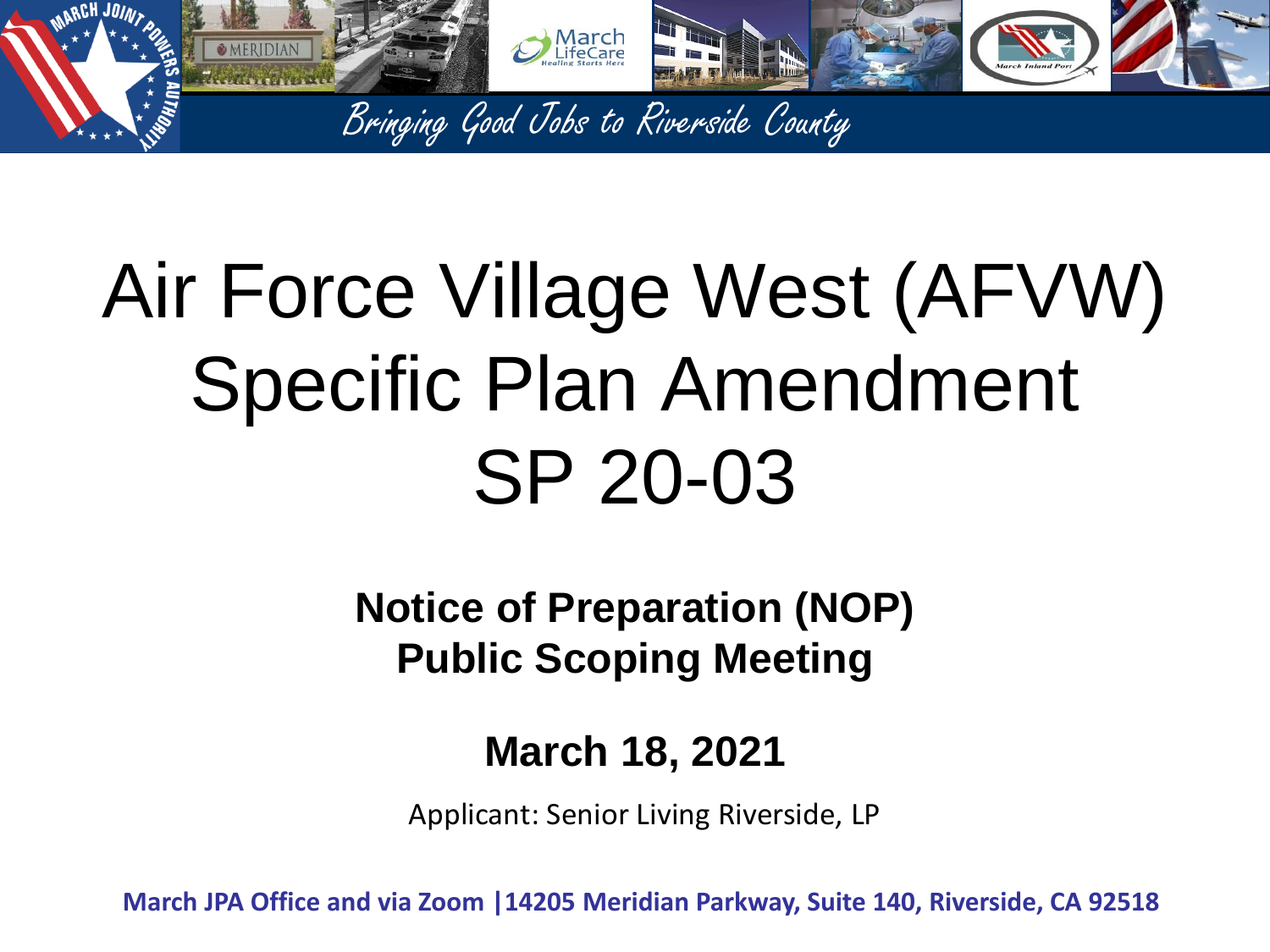

## Introductions

March Joint Powers Authority Staff

- Mathew Evans, Planning Director
- Sarah Owsowitz, Legal Council, March JPA

Kimley-Horn

- **Kevin Thomas**
- Dane Boegner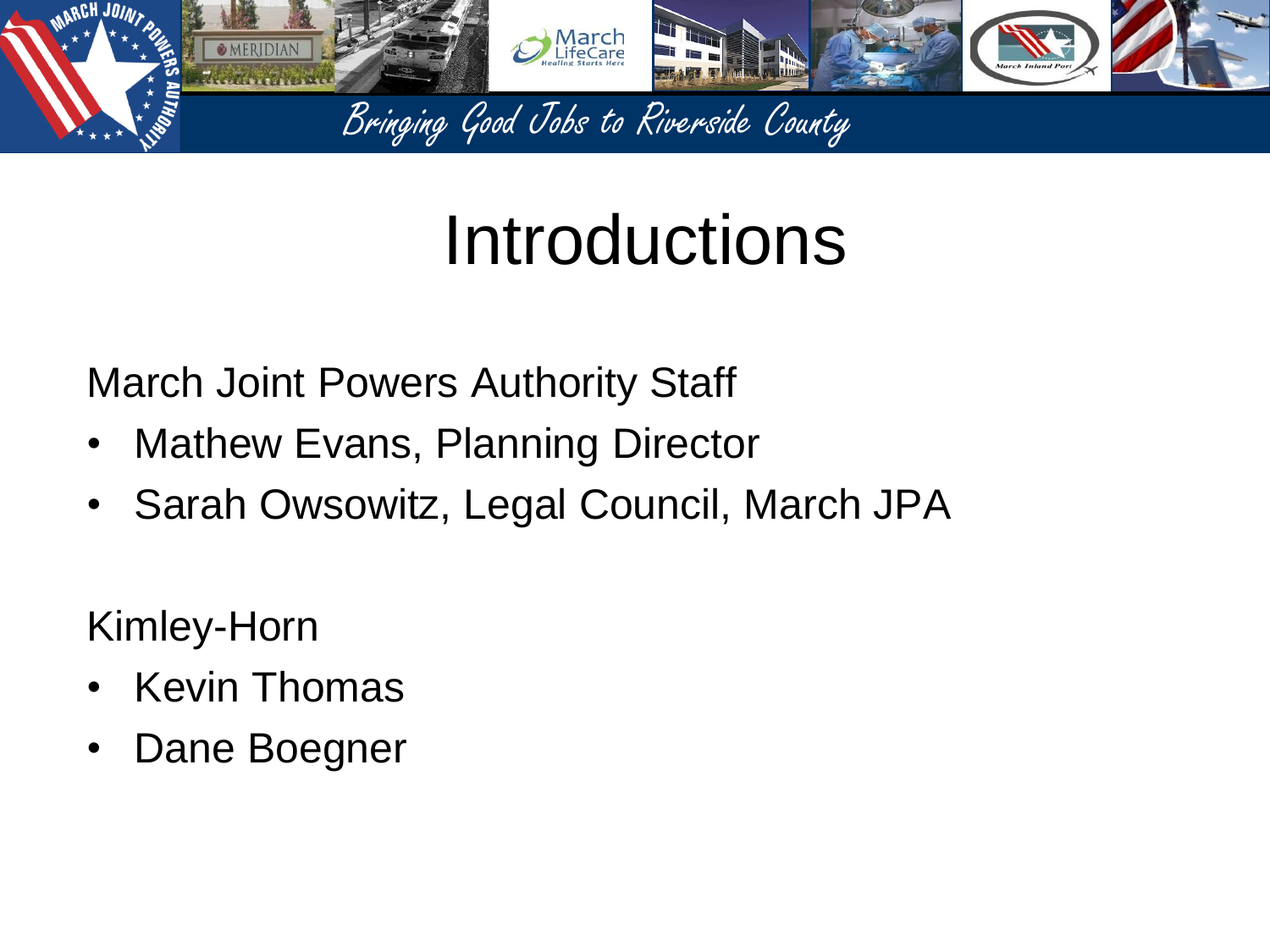

# Applications to Consider

- Specific Plan Amendment (SP) 20-03 Amendment to the Air Force Village West Specific Plan
- General Plan Amendment (GPA) Amend the General Plan to change from Residential Institutional to Industrial
- Change of Zone (CZ) Change the Zone Designation from Residential (R-10) to Industrial
- Future Applications for Plot Plans for the overall Project site which consists of 221.82 acres designated under MJPA's General Plan land use as Industrial Zoning and Institutional Residential Zoning under the Specific Plan Amendment proposal.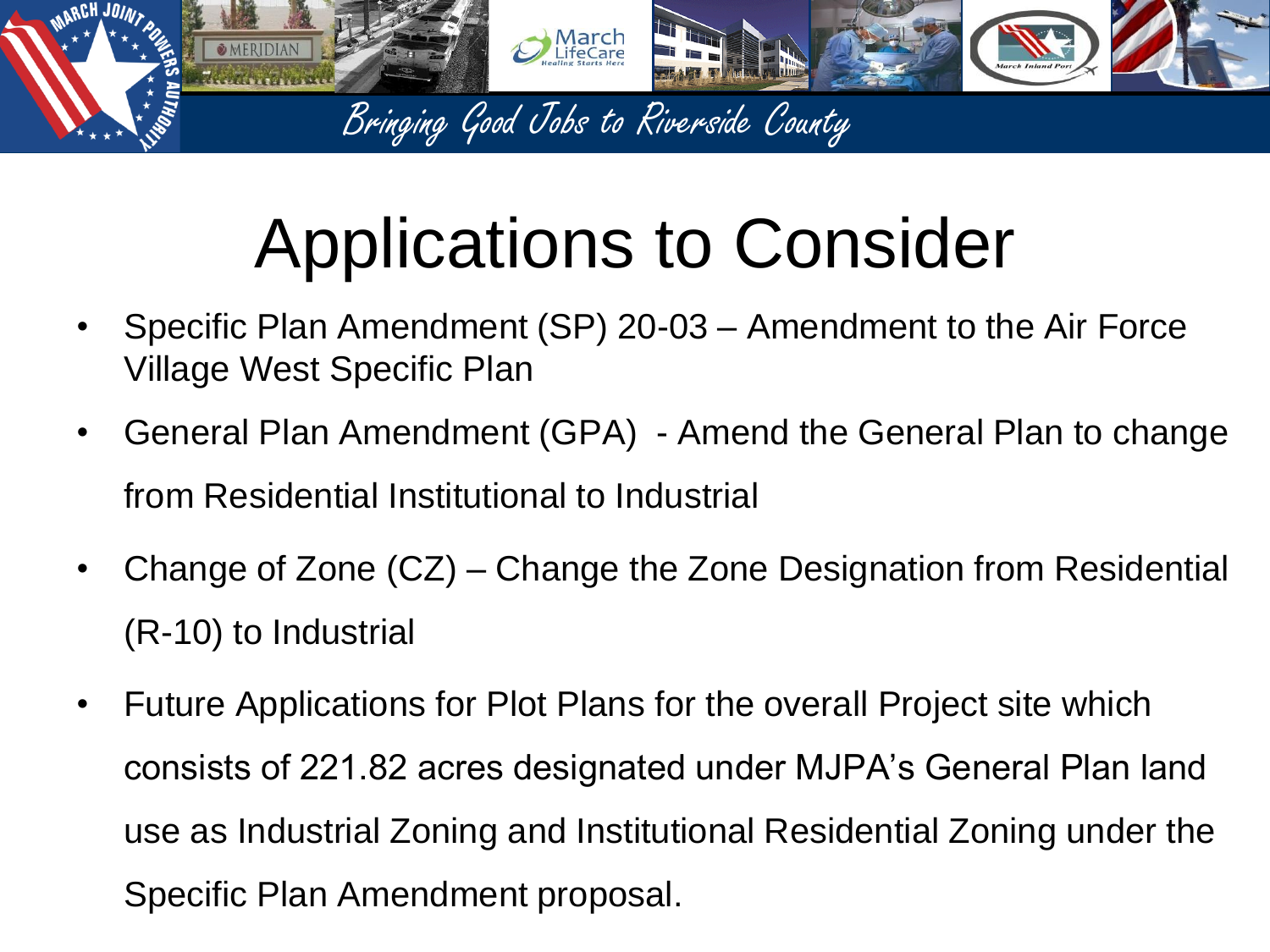

# Scoping Meeting Agenda

- California Environmental Quality Act (CEQA) Overview
- Purpose of the Scoping Meeting
- Project Description
- Potential Environmental Issues
- CEQA Process
- Preliminary EIR Schedule
- Questions/Discussion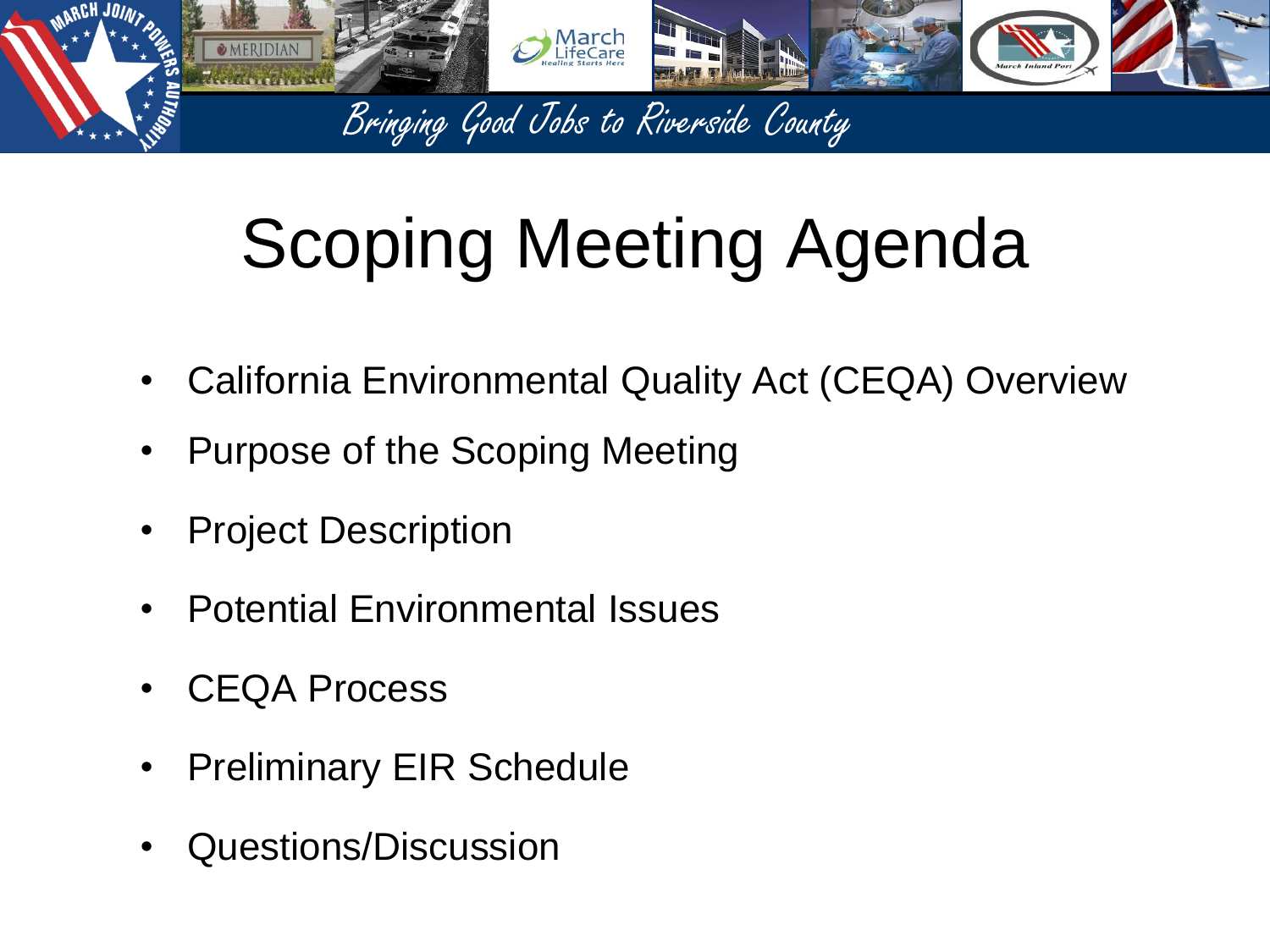

## CEQA Overview

- State requirement for projects requiring discretionary approval to be evaluated for potential environmental impacts and inform decision makers and the public about the potential impacts.
- Identify feasible ways to avoid or reduce potential significant environmental impacts.
- Provide an opportunity for the public and local/regional/state agencies to comment on the environmental issues that are evaluated.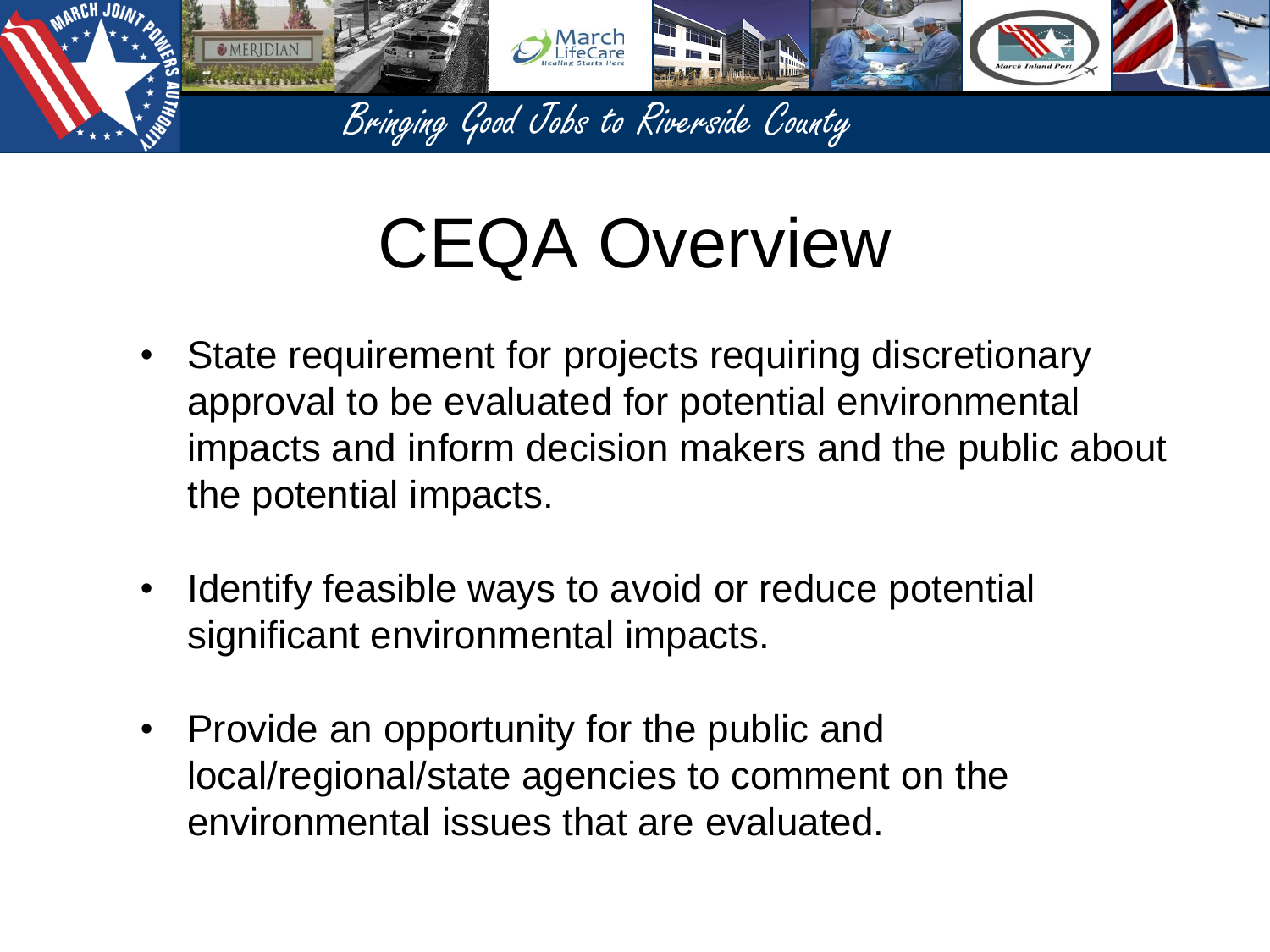

# Purpose of the Scoping Meeting

- Public scoping meetings are required for projects of "statewide, regional or area-wide significance." (CEQA 15206) The project meets this significance criteria because the project requires a general plan amendment for which an EIR is to be prepared.
- Describes the proposed project
- Explains the CEQA Process
- Identifies potential environmental issues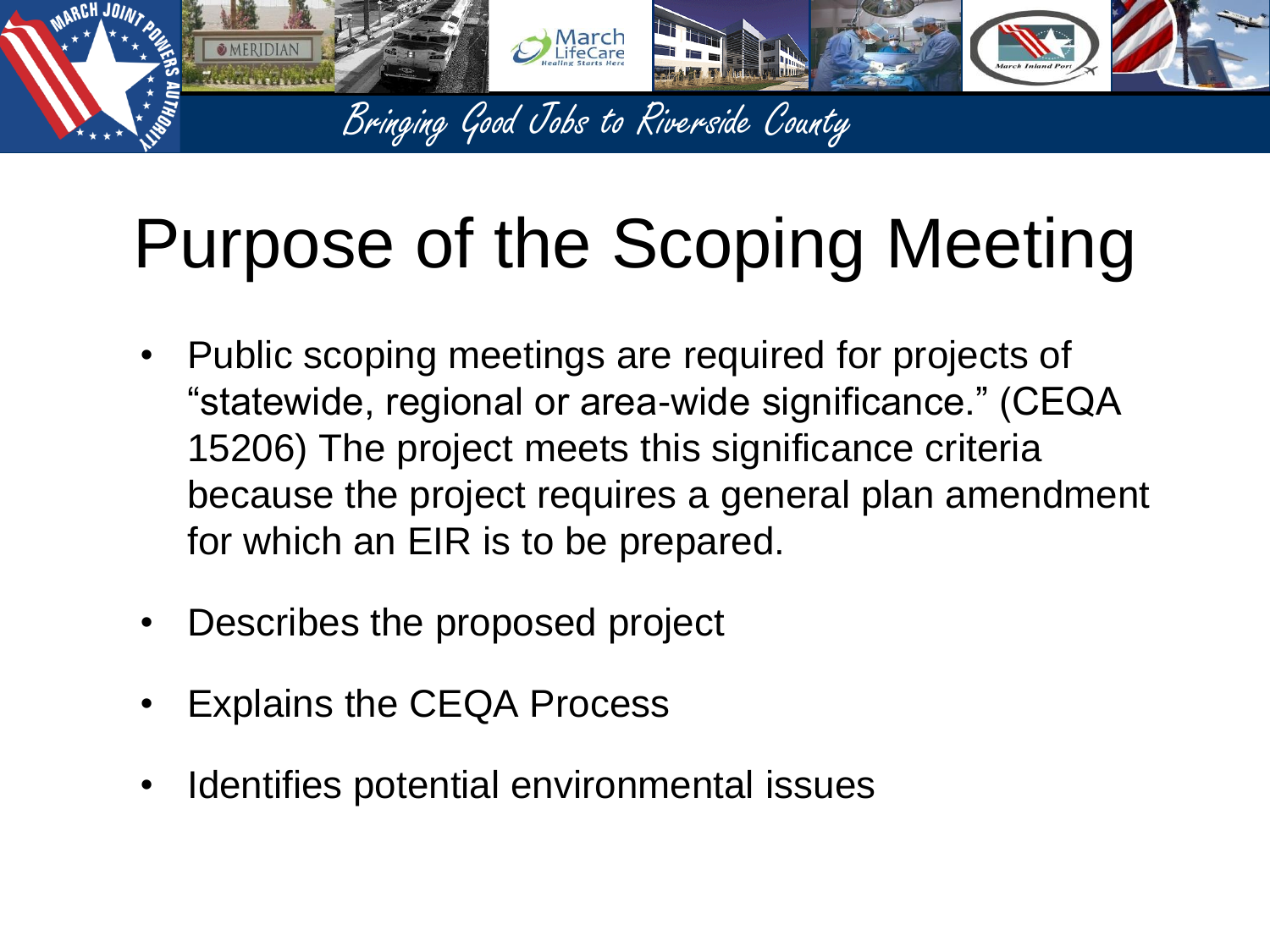

# Purpose of the Scoping Meeting

- Invite public input early in the process.
- Solicit comments on the scope of the environmental analysis.
- This scoping meeting is not to discuss whether or not the proposed project should be approved, and no action on the project will be taken at this scoping meeting.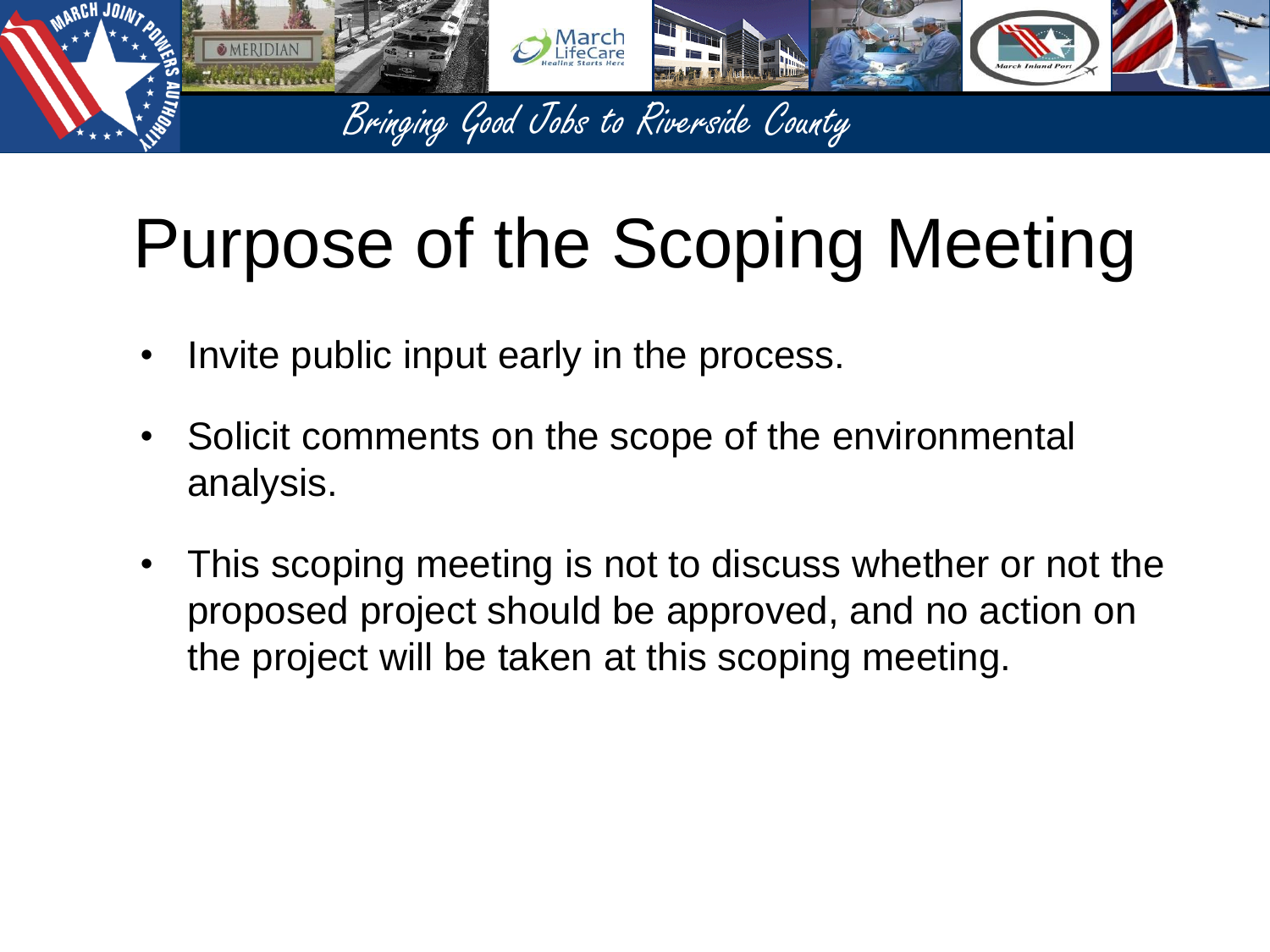

### Requested Approvals/Entitlements

On June 19, 2020, the Applicant, Senior Living Riverside, LP, submitted multiple project applications for consideration of approval/entitlement, which include:

- $\triangleright$  Specific Plan Amendment
- ➢ General Plan Amendment
- ➢ Change of Zone

#### ➢ **Current vs Proposed AFVW Specific Plan Land Uses**

| <b>Land Use</b>                    | <b>Existing (acres)</b> | <b>Proposed</b><br>(acres) | <b>Total (acres)</b> |
|------------------------------------|-------------------------|----------------------------|----------------------|
| <b>Future</b><br>Development       | 68.8                    | $\overline{0}$             | $\overline{0}$       |
| <b>Future Residential</b><br>Areas | $\overline{0}$          | 4.6                        | 4.6                  |
| Industrial                         | $\overline{0}$          | 64.2                       | 64.2                 |
| <b>Total</b>                       | 68.8                    | 68.8                       | 68.8                 |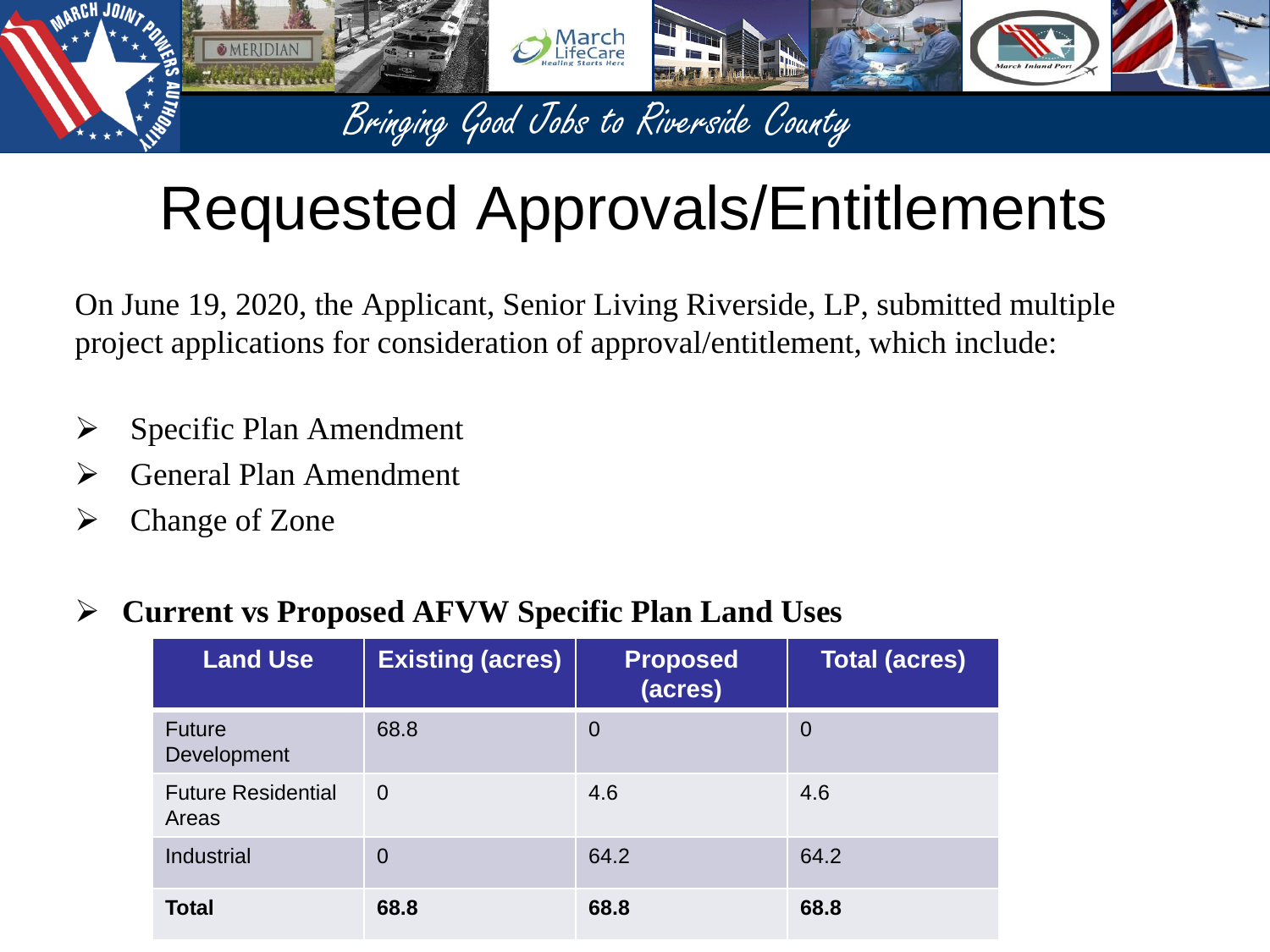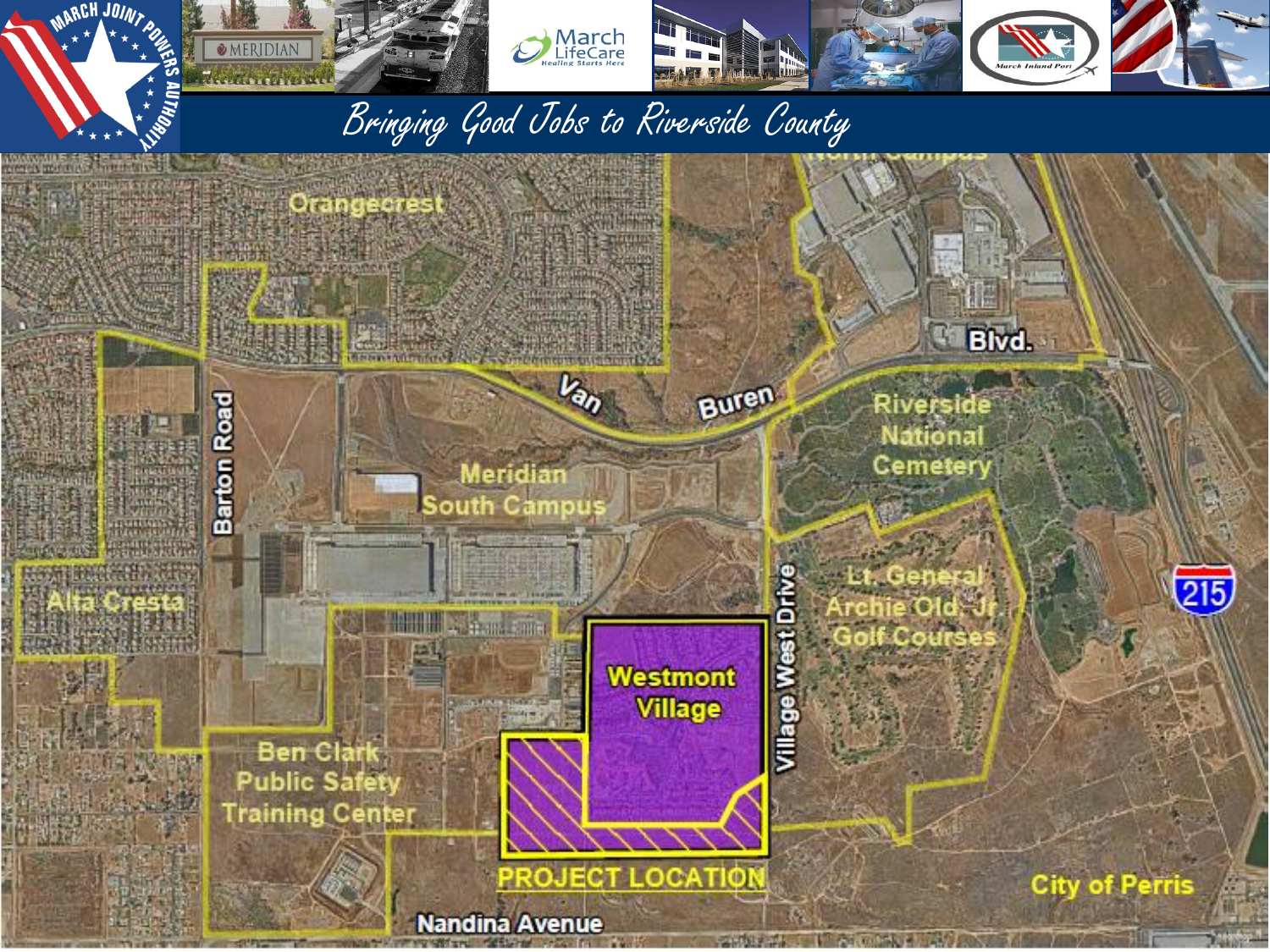



| LEGEND                                               | <b>CURRENT SP</b> |
|------------------------------------------------------|-------------------|
| <b>INSTITUTIONAL RESIDENTIAL</b>                     | 153.0 AC          |
| <b>EXPANSION AREA</b><br>(INSTITUTIONAL RESIDENTIAL) | 68.8 AC           |
| TOTAL NET ACREAGE                                    | 221.8 AC          |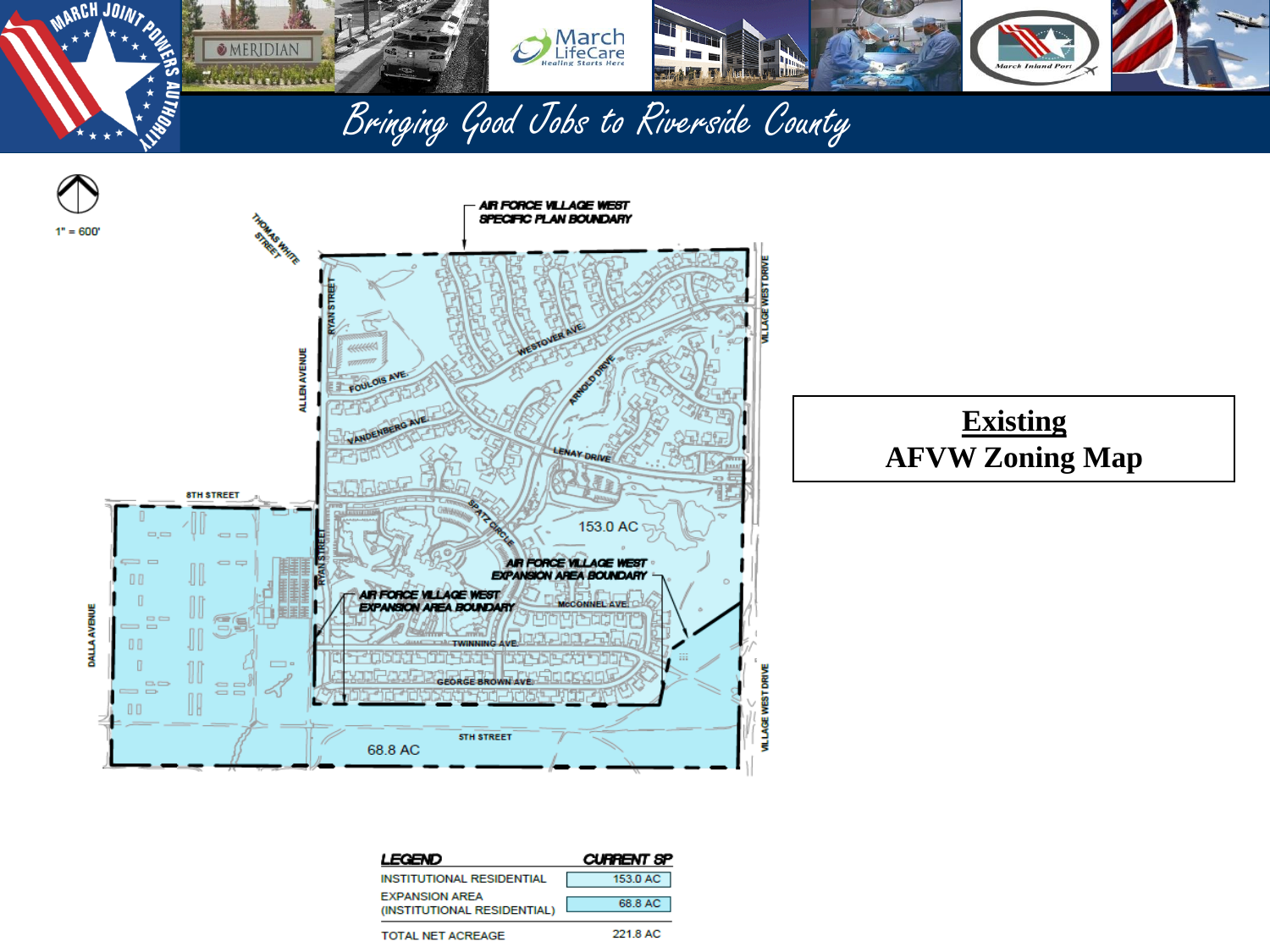![](_page_10_Picture_0.jpeg)

![](_page_10_Figure_1.jpeg)

![](_page_10_Figure_2.jpeg)

| LEGEND                           | <b>CURRENT SP</b> | <b>SP AMENDMENT</b> |
|----------------------------------|-------------------|---------------------|
| <b>INSTITUTIONAL RESIDENTIAL</b> | 153.0 AC          | 153.0 AC            |
| EXPANSION AREA (R-10)            | 68.8 AC           | 4.6 AC              |
| EXPANSION AREA (INDUSTRIAL)      | 0 AC              | 64.2 AC             |
| <b>TOTAL NET ACREAGE</b>         | 221.8 AC          | 221.8 AC            |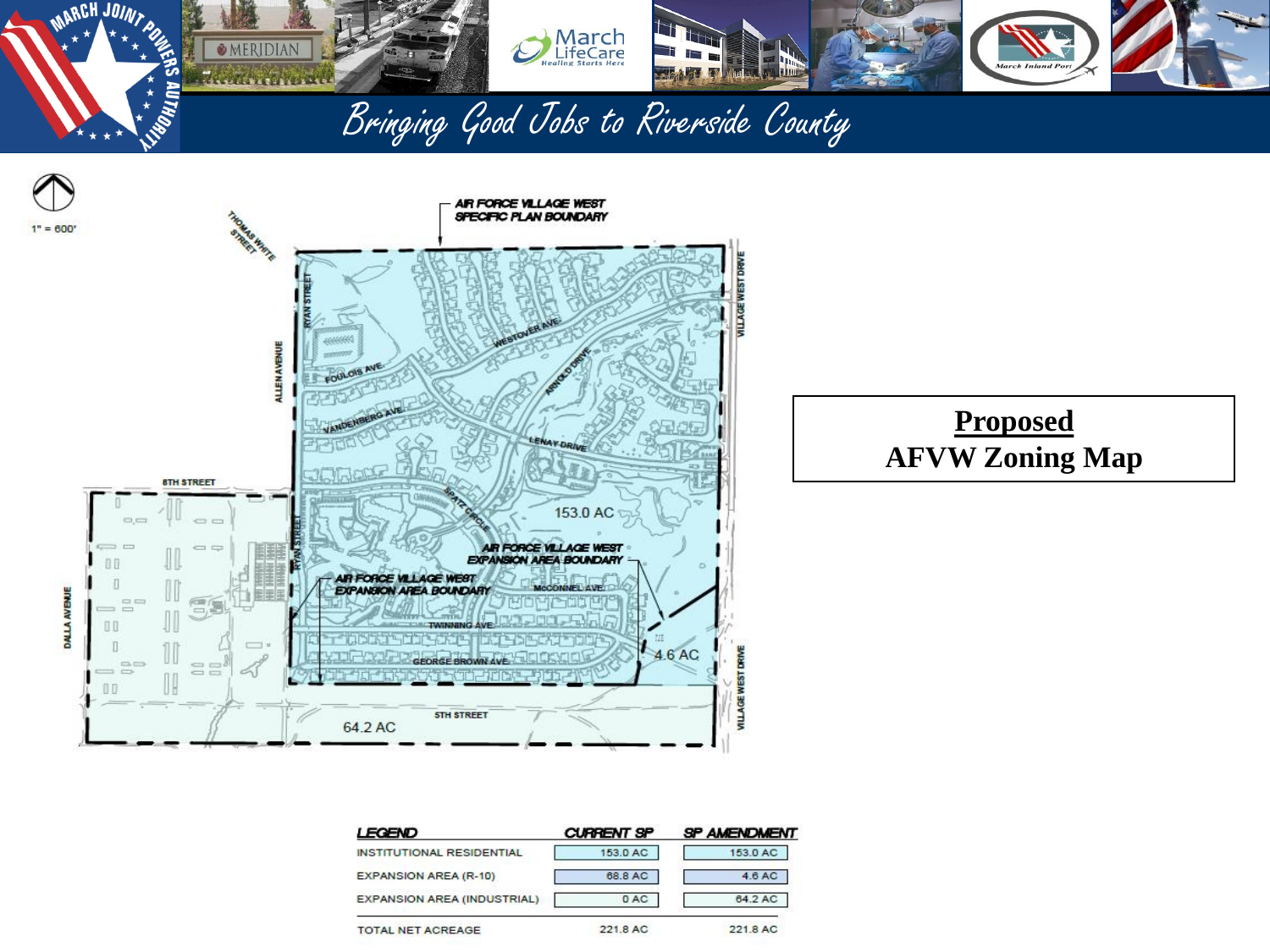![](_page_11_Figure_0.jpeg)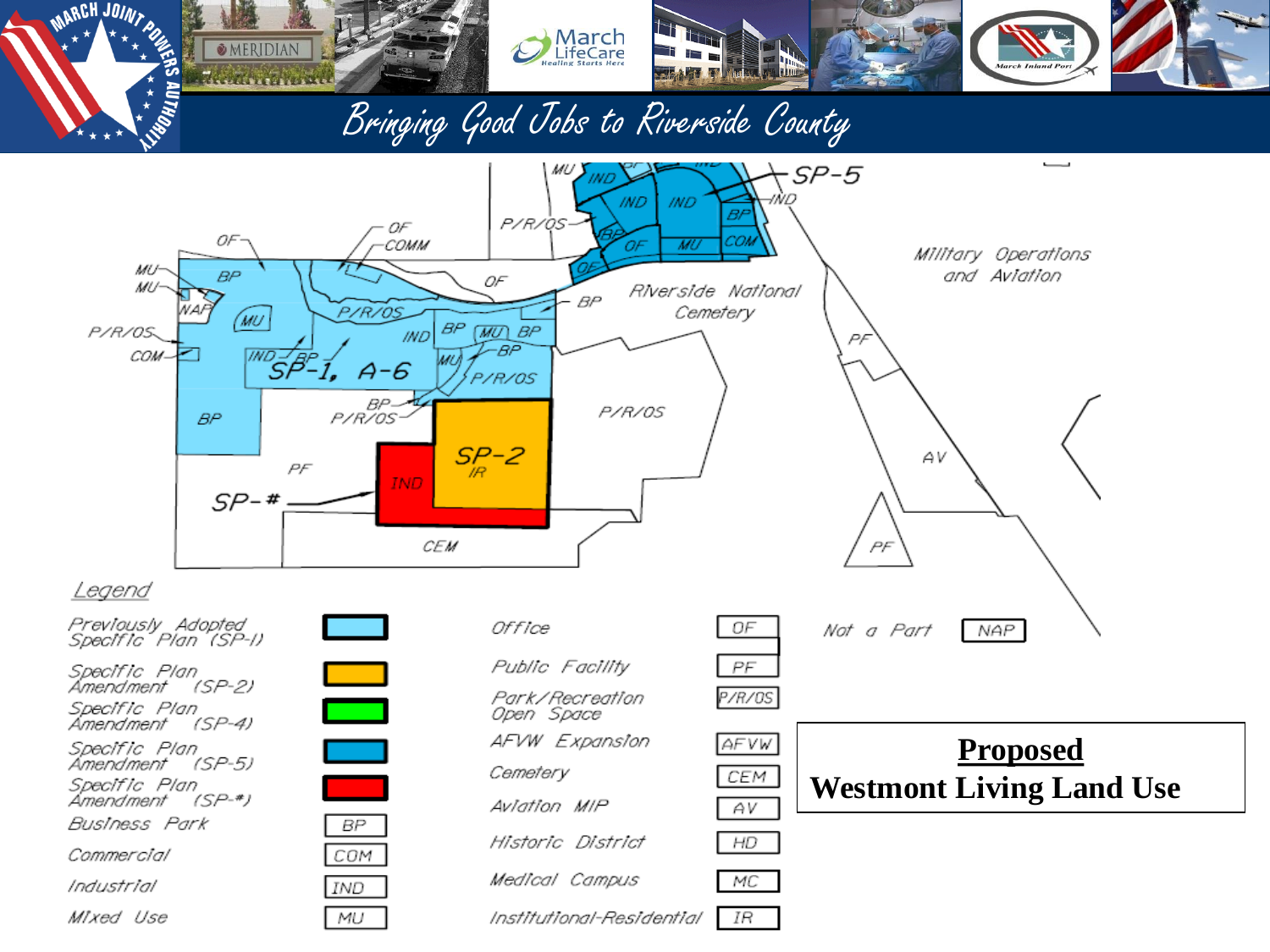![](_page_12_Picture_0.jpeg)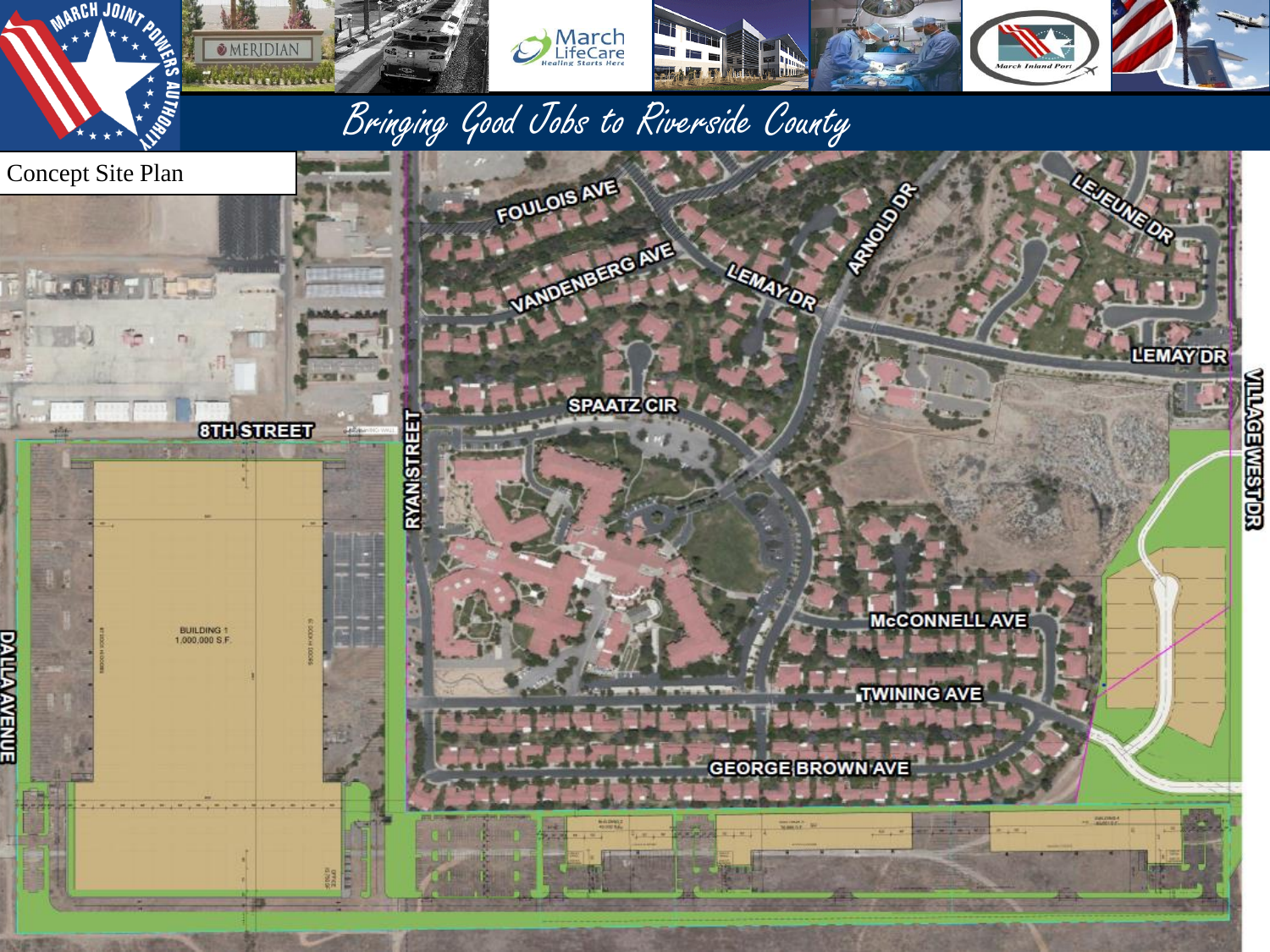![](_page_13_Picture_0.jpeg)

## Previous Environmental Analysis for AFVW Specific Plan Area

- March JPA General Plan EIR (1999)
- Air Force Village West Environmental Assessment (1987)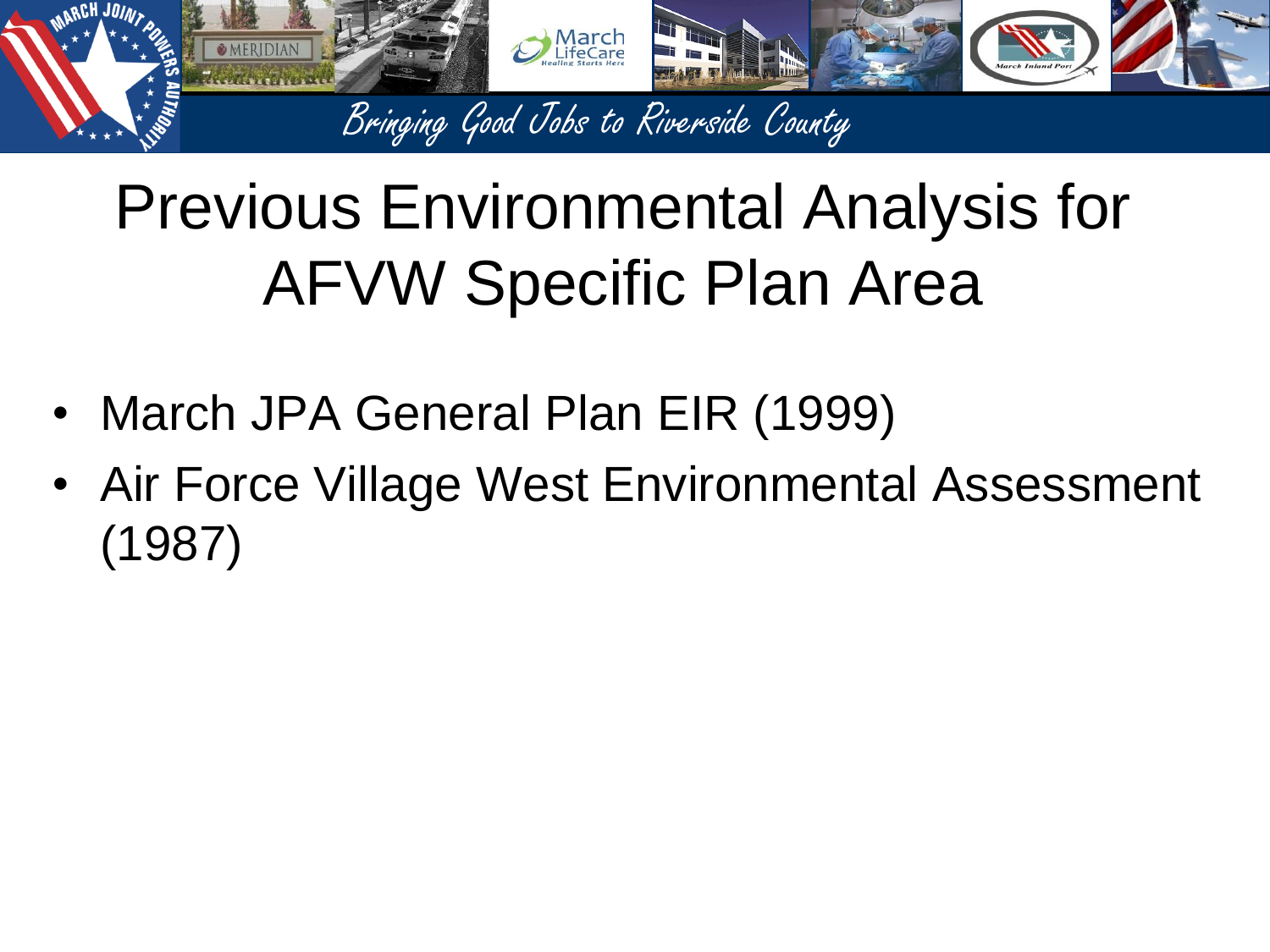![](_page_14_Picture_0.jpeg)

## Proposed Environmental Topics for EIR

- **Aesthetics**
- **Air Quality**
- Biological Resources
- **Energy**
- Geology and Soils
- Greenhouse Gas Emissions
- Hazards and Hazardous **Materials**
- Hydrology and Water Quality
- Land Use and Planning
- Noise
- Population and Housing
- Public Services
- Recreation
- Transportation and Traffic
- Tribal Cultural Resources
- Utilities and Service Systems
- Wildfire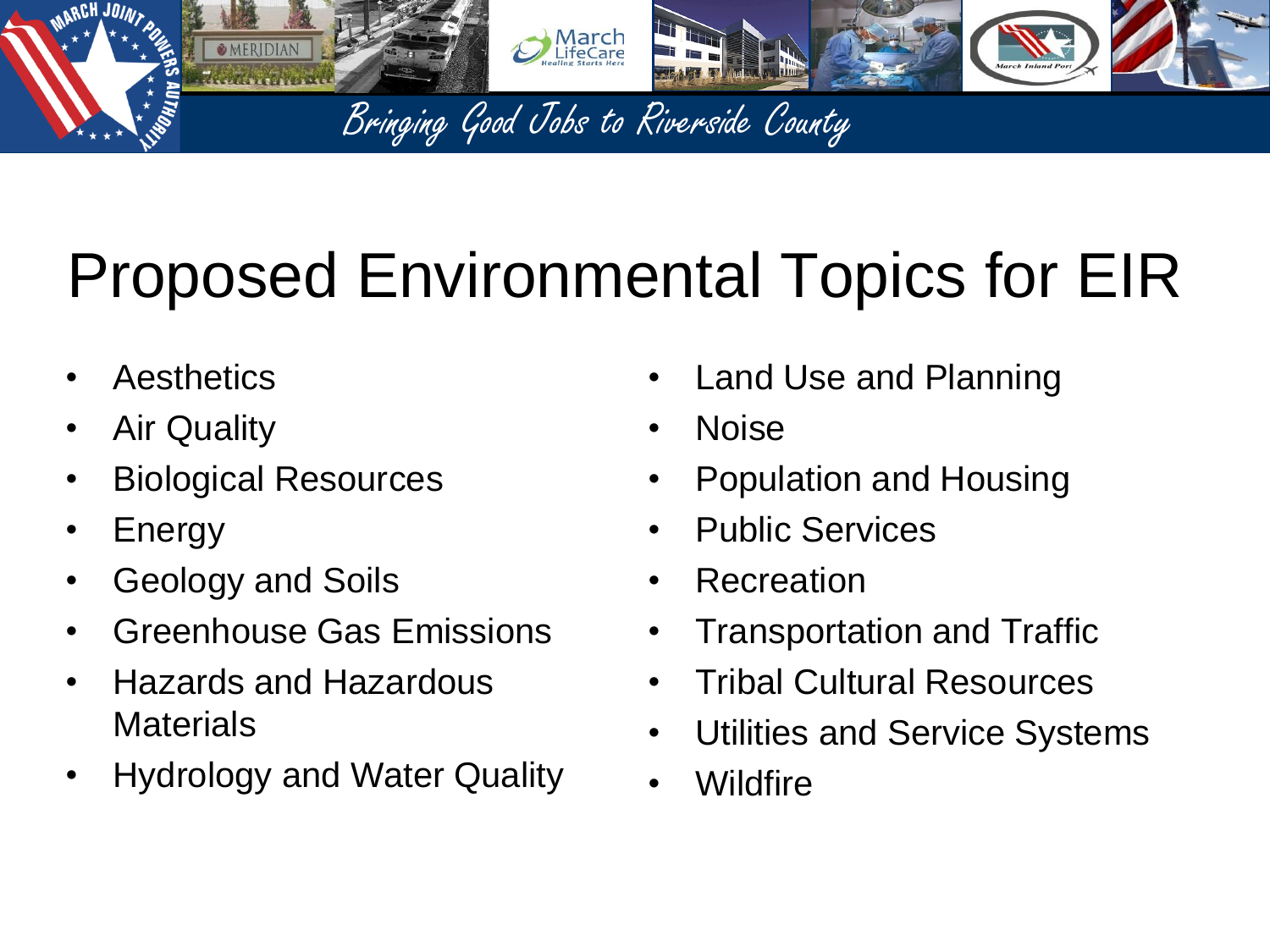![](_page_15_Picture_0.jpeg)

## Technical Studies to Support Analysis

- Air Quality/Greenhouse Gas Study
- Health Risk Assessment
- General Biological Survey and Biotic Resources Report
- Burrowing Owl Survey
- Greenhouse Gas Emissions
- Geology and Soils
- Hydrology and Water Quality
- Noise Study
- Traffic Impact Study
- **Water Quality Assessment**
- Cultural Resources Study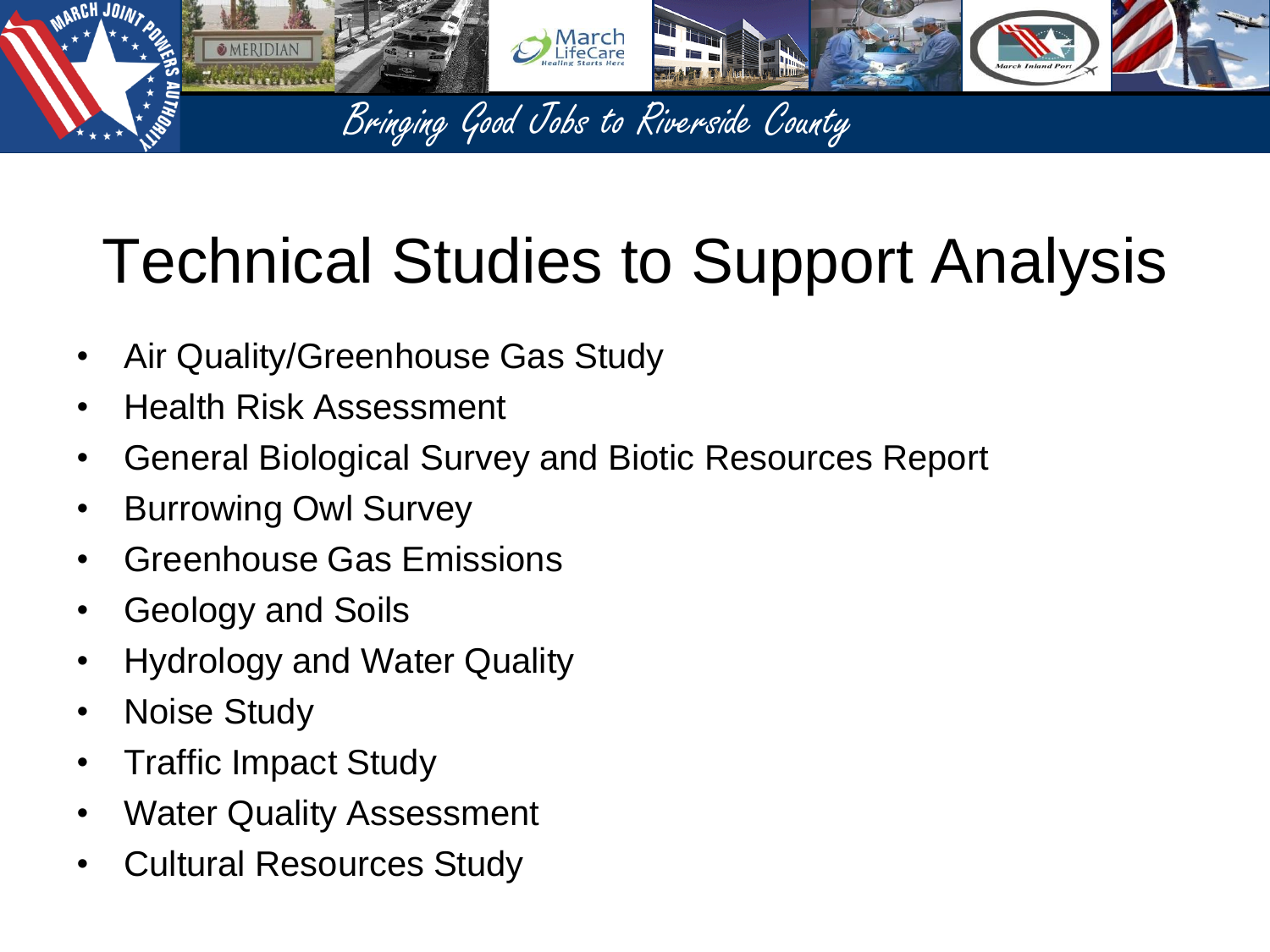![](_page_16_Picture_0.jpeg)

### CEQA Process

- Notice of Preparation/Scoping
	- NOP original released January 20, 2021
	- NOP Recirculated March 4, 2021
	- Scoping meeting March 18, 2021
	- NOP comment period closes April 1, 2021
- Draft EIR
	- Prepare Draft EIR
	- Release Draft EIR for 45-day public comment period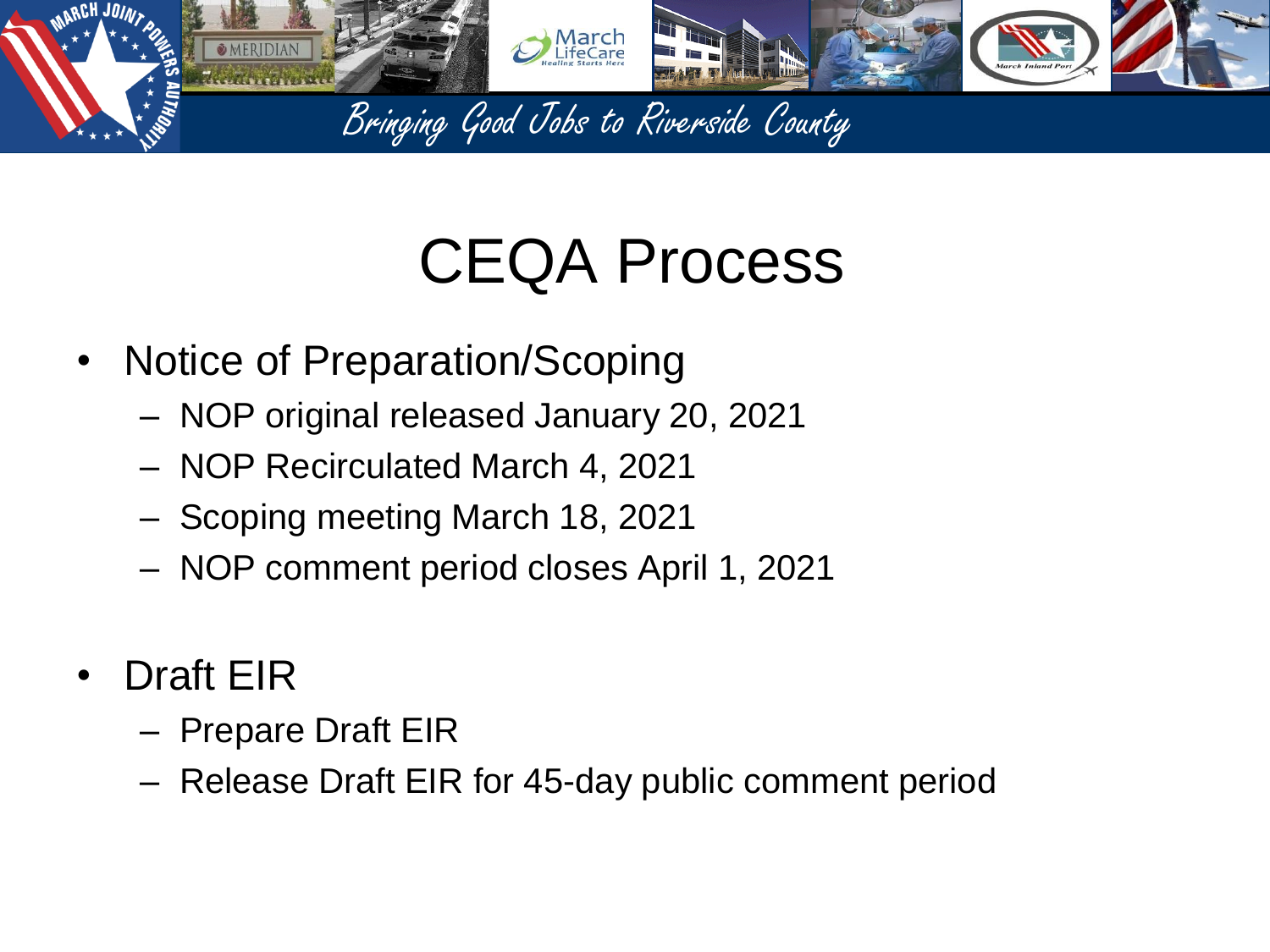![](_page_17_Picture_0.jpeg)

## CEQA Process

- Final EIR
	- Responses to comments raised during 45-day review period
	- Mitigation Monitoring and Reporting Program
	- Prepare Final EIR
- EIR Certification
	- Consideration by March Joint Powers Commission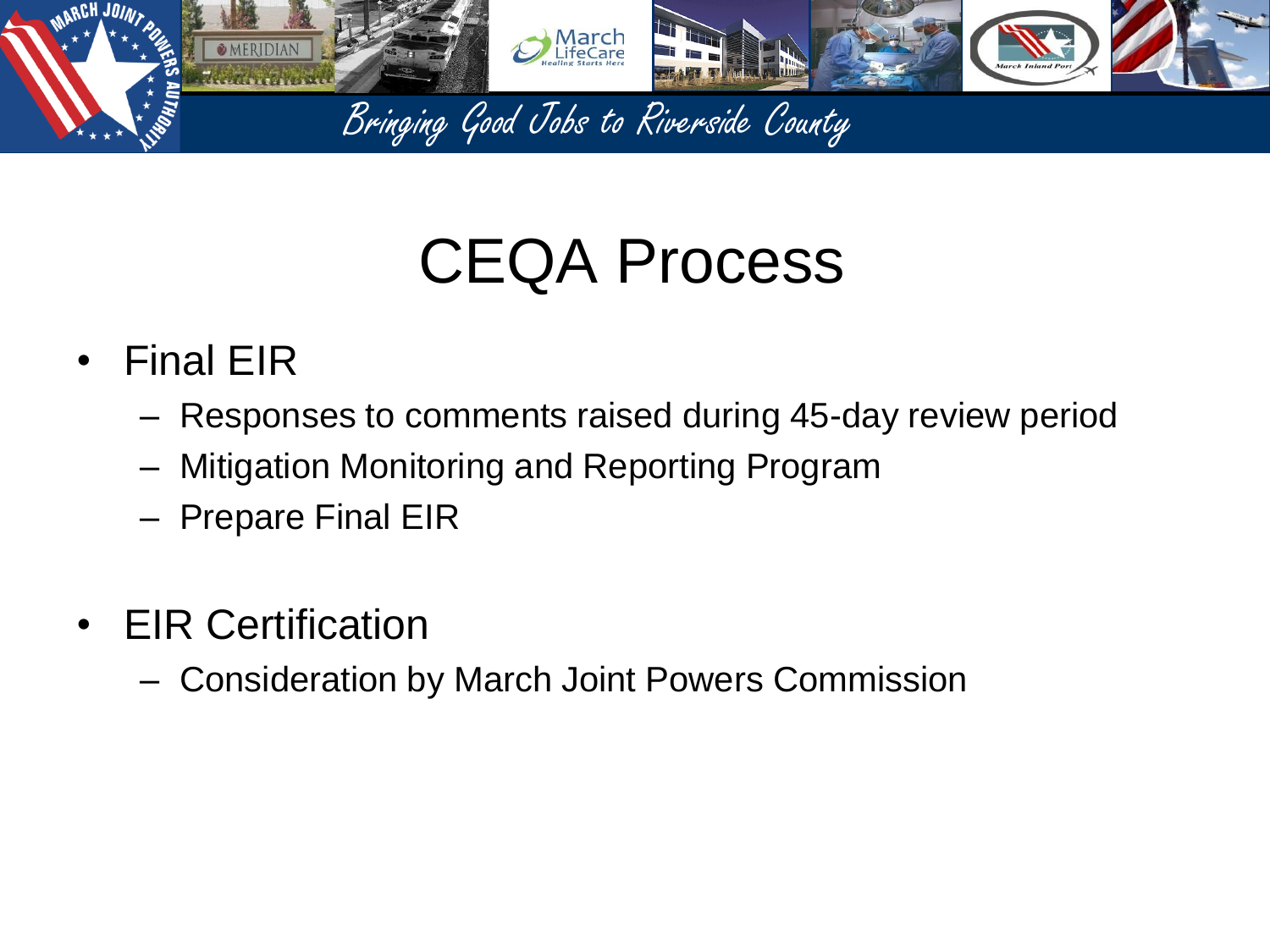![](_page_18_Picture_0.jpeg)

### CEQA Schedule

- 
- Orig. Scoping Meeting: February 4, 2021
- Recirculated Scoping Meeting: March 18, 2021
- 
- Draft EIR 45-day Review: Late Summer 2021
- Prepare Final EIR: Fall 2021
- EIR Certification: Late 2021
- Orig. NOP Scoping Period: January 20 February 18, 2021
	-
	-
- Prepare Draft EIR: Spring Summer 2021
	-
	-
	-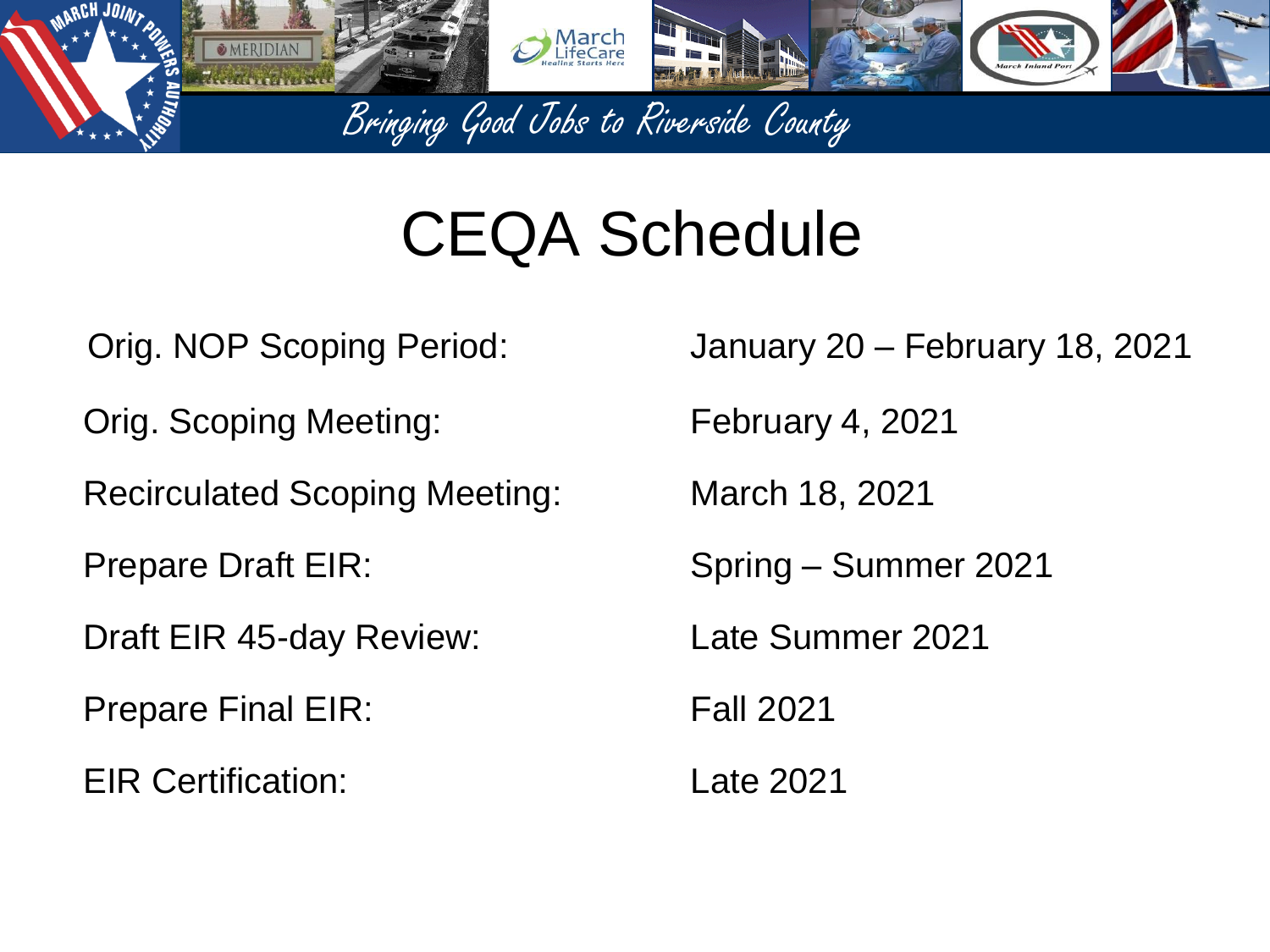![](_page_19_Picture_0.jpeg)

### NOP Comment Period

Comment period closes **Thursday, April 1, 2021** at 5:00 p.m.

Written comments on the scope of the EIR should be sent to:

Mathew Evans, Planning Director

March Joint Powers Authority

14205 Meridian Parkway, Suite 140

Riverside, CA 92518

email: evans[@marchjpa.com](mailto:sotelo@marchjpa.com)

The NOP is posted on March JPA's website at:

<https://www.marchjpa.com/planning.php>